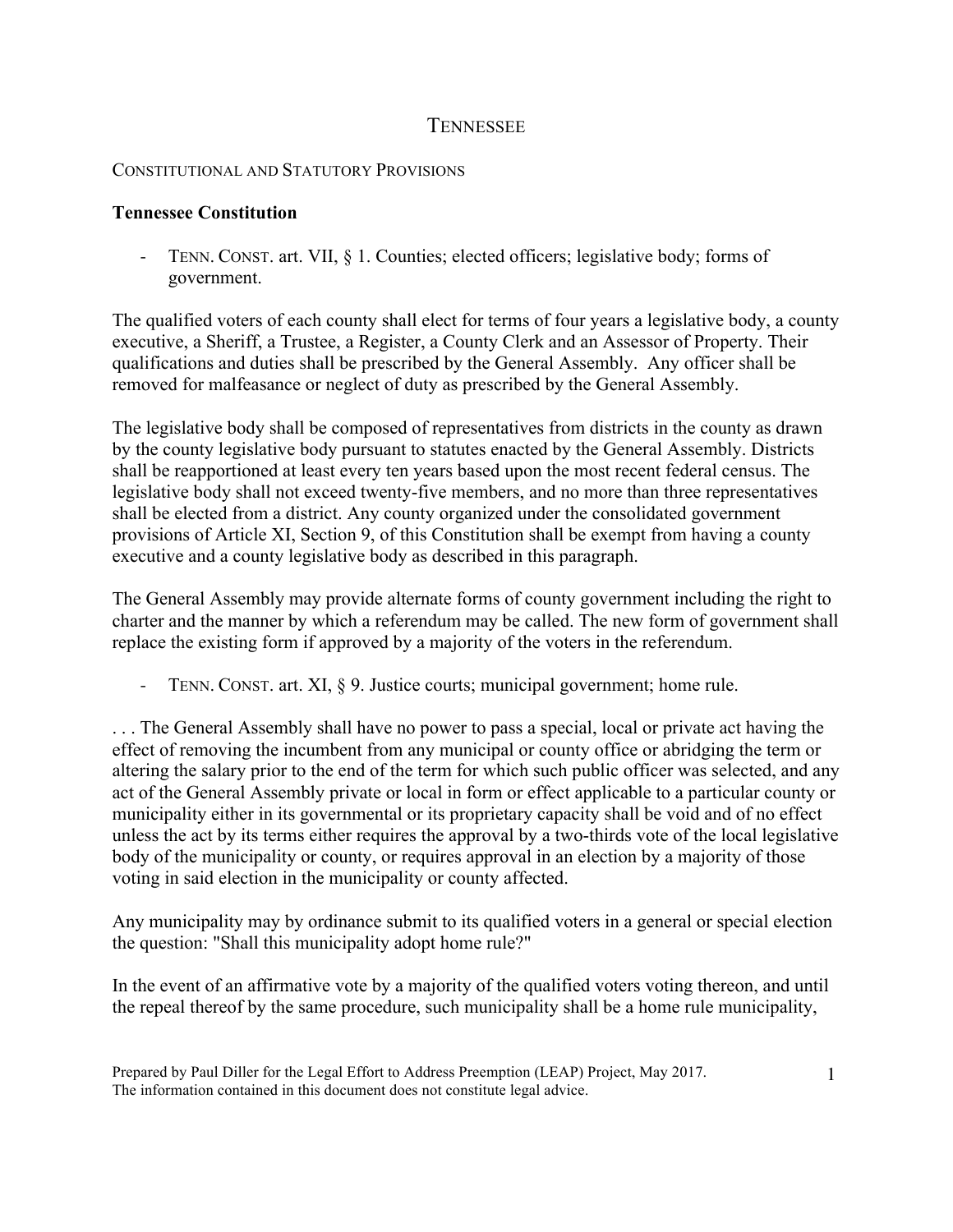and the General Assembly shall act with respect to such home rule municipality only by laws which are general in terms and effect.

Any municipality after adopting home rule may continue to operate under its existing charter, or amend the same, or adopt and thereafter amend a new charter to provide for its governmental and proprietary powers, duties and functions, and for the form, structure, personnel and organization of its government, provided that no charter provision except with respect to compensation of municipal personnel shall be effective if inconsistent with any general act of the General Assembly and provided further that the power of taxation of such municipality shall not be enlarged or increased except by general act of the General Assembly. The General Assembly shall by general law provide the exclusive methods by which municipalities may be created, merged, consolidated and dissolved and by which municipal boundaries may be altered . . . .

The General Assembly may provide for the consolidation of any or all of the governmental and corporate functions now or hereafter vested in municipal corporations with the governmental and corporate functions now or hereafter vested in the counties in which such municipal corporations are located; provided, such consolidations shall not become effective until submitted to the qualified voters residing within the municipal corporation and in the county outside thereof, and approved by a majority of those voting within the municipal corporation and by a majority of those voting in the county outside the municipal corporation.

### **Tennessee Statutes**

- TENN. CODE ANN.  $\S$  5-1-211(a) (2016). Ordinances (counties).

The legislative body of each county that adopts a charter form of county government may pass ordinances relating to purely county affairs, but such ordinances shall not be opposed to the general laws and shall not interfere with the local affairs of any municipality within the limit of such county.

- *Id.* §§ 6-2-101 (mayor-aldermanic charter); 6-19-101 (city manager-commission charter); 6-33-101 (modified city manager-commission charter).

[These separate statutory provisions enumerate the powers of the different forms of city governments. The provisions for the first two forms of city government grant the most powers, including the power to "[h]ave and exercise all powers that now or hereafter it would be competent for this charter specifically to enumerate, as fully and completely as though these powers were specifically enumerated."]

 $\mathcal{L}_\mathcal{L} = \{ \mathcal{L}_\mathcal{L} = \{ \mathcal{L}_\mathcal{L} = \{ \mathcal{L}_\mathcal{L} = \{ \mathcal{L}_\mathcal{L} = \{ \mathcal{L}_\mathcal{L} = \{ \mathcal{L}_\mathcal{L} = \{ \mathcal{L}_\mathcal{L} = \{ \mathcal{L}_\mathcal{L} = \{ \mathcal{L}_\mathcal{L} = \{ \mathcal{L}_\mathcal{L} = \{ \mathcal{L}_\mathcal{L} = \{ \mathcal{L}_\mathcal{L} = \{ \mathcal{L}_\mathcal{L} = \{ \mathcal{L}_\mathcal{$ 

#### HOME RULE STRUCTURE

The Tennessee constitution offers home rule to both counties and cities. Neither is especially

Prepared by Paul Diller for the Legal Effort to Address Preemption (LEAP) Project, May 2017. The information contained in this document does not constitute legal advice.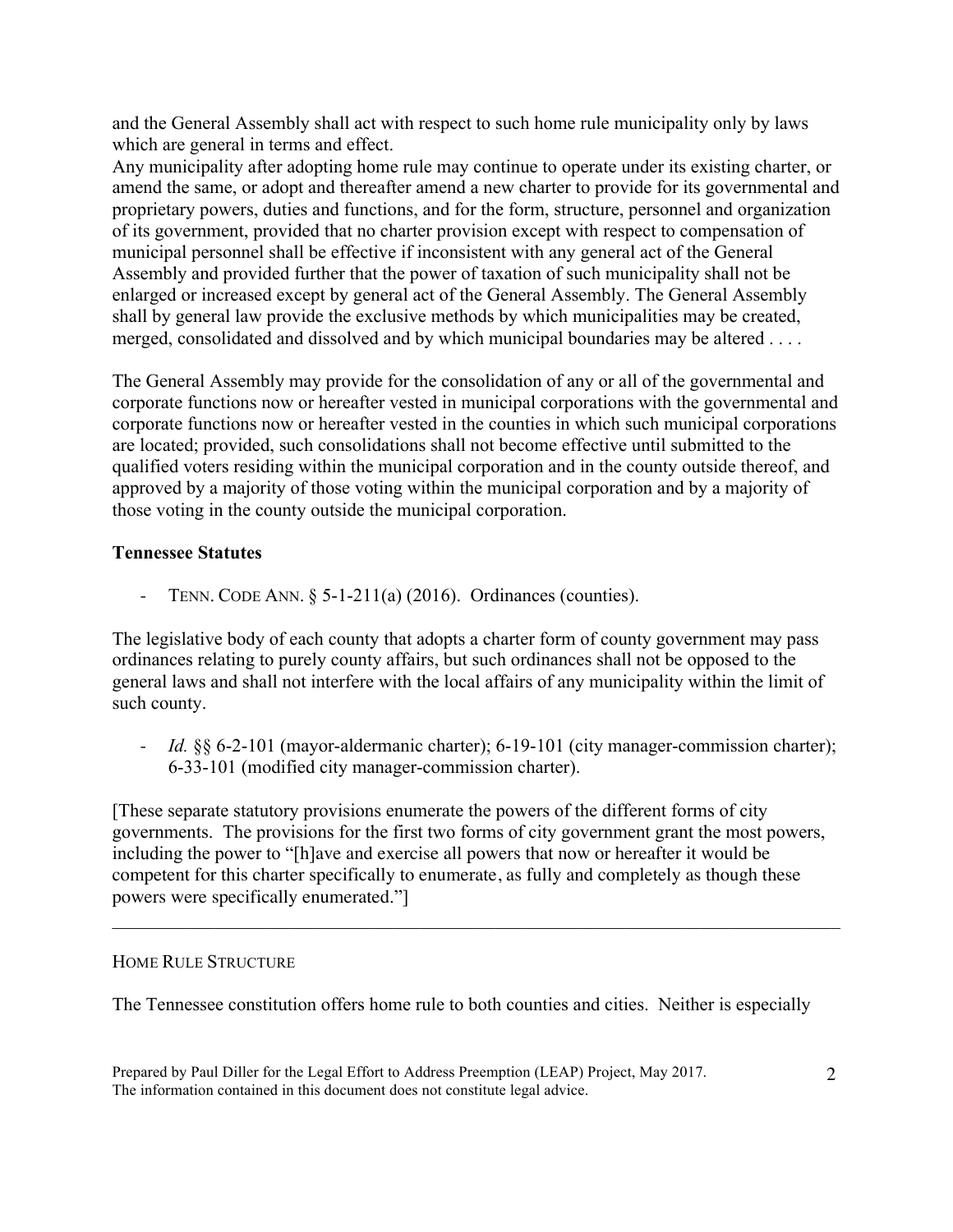robust nor widely utilized. To date, only 2 of 95 counties – Knox (which includes Knoxville) in 1988 and Shelby, the most populous (which includes Memphis), in 1984 – have adopted home rule charters.<sup>1</sup> The primary benefit of county home rule in Tennessee appears to be enhanced freedom to choose the structural form of government.<sup>2</sup> Statutory grants of regulatory power to non-charter counties since the enactment of the county home-rule amendment have "somewhat diminished the distinction between the powers of counties, including charter counties."<sup>3</sup>

With respect to municipal home rule, only 14 of Tennessee's 348 cities have adopted home-rule charters since the enactment of the municipal Home Rule Amendment in 1953.<sup>4</sup> These cities include some of Tennessee's most populous, including three of the top four: Memphis, Knoxville, and Chattanooga.<sup>5</sup> Municipal home rule, therefore, with 4 % of cities, is slightly more prevalent than county home rule, with just over 2 % of counties. Nashville, the second most-populous city in the state, has a unique form of consolidated metropolitan government with surrounding Davidson County.<sup>6</sup> The 1953 Home Rule Amendment permitted the legislature to establish a process for creating consolidated city-county governments, which the legislature first enacted in 1957.<sup>7</sup> Besides Nashville, two other city-counties have availed themselves of the consolidation option.<sup>8</sup> While the consolidation law allows merged city-counties to hold on to their previously held powers, and the Nashville-Davidson County charter lays claim to vast regulatory authority, it does not appear that merged city-county governments are presumptively

 $\frac{1}{1}$ <sup>1</sup> Ron Darden, U. Tenn. Mun. Tech. Advisory Serv., The Charter County Form of Government 1, *available at* https://www.google.com/url?sa=t&rct=j&q=&esrc=s&source=web&cd=2&ved=0ahUKEwjliJCLud7TAhUXz2MK HdqYBJEQFggtMAE&url=http%3A%2F%2Fwww.mtas.tennessee.edu%2FKnowledgebase.nsf%2F0%2F3e3afa72 d5ad7d9d852578a2005f994e%2F%24FILE%2FCounty%2520Charter%2520Form%2520of%2520Government.doc

x&usg=AFQjCNHI8oAatxIymEMiol8L17Kzy6yN9w&sig2=CCYa0-AbpP5E4NzAepgFkg&cad=rja. <sup>2</sup> *Id.* at 3-4 (noting that powers special to charter counties include structural matters like methods of election, size of governing body, qualifications for office, terms and term limits, and other issues related to local separation of powers).

<sup>&</sup>lt;sup>3</sup> *Id.* at 4.<br><sup>4</sup> *See* Cities in Tennessee, Ballotpedia, *available at* https://ballotpedia.org/Cities\_in\_Tennessee (last visited May 8, 2017); *see also* Don Darden, Home Rule Charters in Tennessee 1, 6 (May 2005), *available at*

http://www.mtas.tennessee.edu/Knowledgebase.nsf/0/C9DD85972D740F6B8525702A004EBFCA/\$FILE/Home%2 0Rule%20Charters%20in%20Tennessee.pdf.

 $<sup>5</sup>$  Ballotpedia, *supra* note 4.</sup>

<sup>&</sup>lt;sup>6</sup> See Carol Bucy, *A Short History of the Creation of Metropolitan Government for Nashville-Davidson County*, *available at* https://www.nashville.gov/Portals/0/SiteContent/Government/docs/MetroHistoryBucy.pdf (discussing voters' adoption of a metropolitan charter in 1962); Frazer v. Carr, 360 S.W.2d 449 (Tenn. 1962) (upholding state law by which Nashville and Davidson County adopted metropolitan government).

<sup>7</sup> *See* 1957 Tenn. Pub. Acts c. 120, § 3, codified as amended at TENN. CODE ANN. § 7-1-103 (2016)

<sup>(&</sup>quot;[C]onsolidation, when complete, shall result in the creation and establishment of a new metropolitan government to perform all, or substantially all, of the governmental and corporate functions previously performed by the county and by the municipal corporations . . . .").<br><sup>8</sup> *See* D. Eric Sutterland, Note, *Two Claims, Two Keys – Overcoming Tennessee's Dual-Majority Voting Mechanism* 

*to Facilitate Consolidation Between Memphis City and Shelby County*, 41 U. MEM. L. REV. 933, 946 (2011) (noting that the two other consolidated governments are Lynchburg City-Moore County and Hartsville-Trousdale County).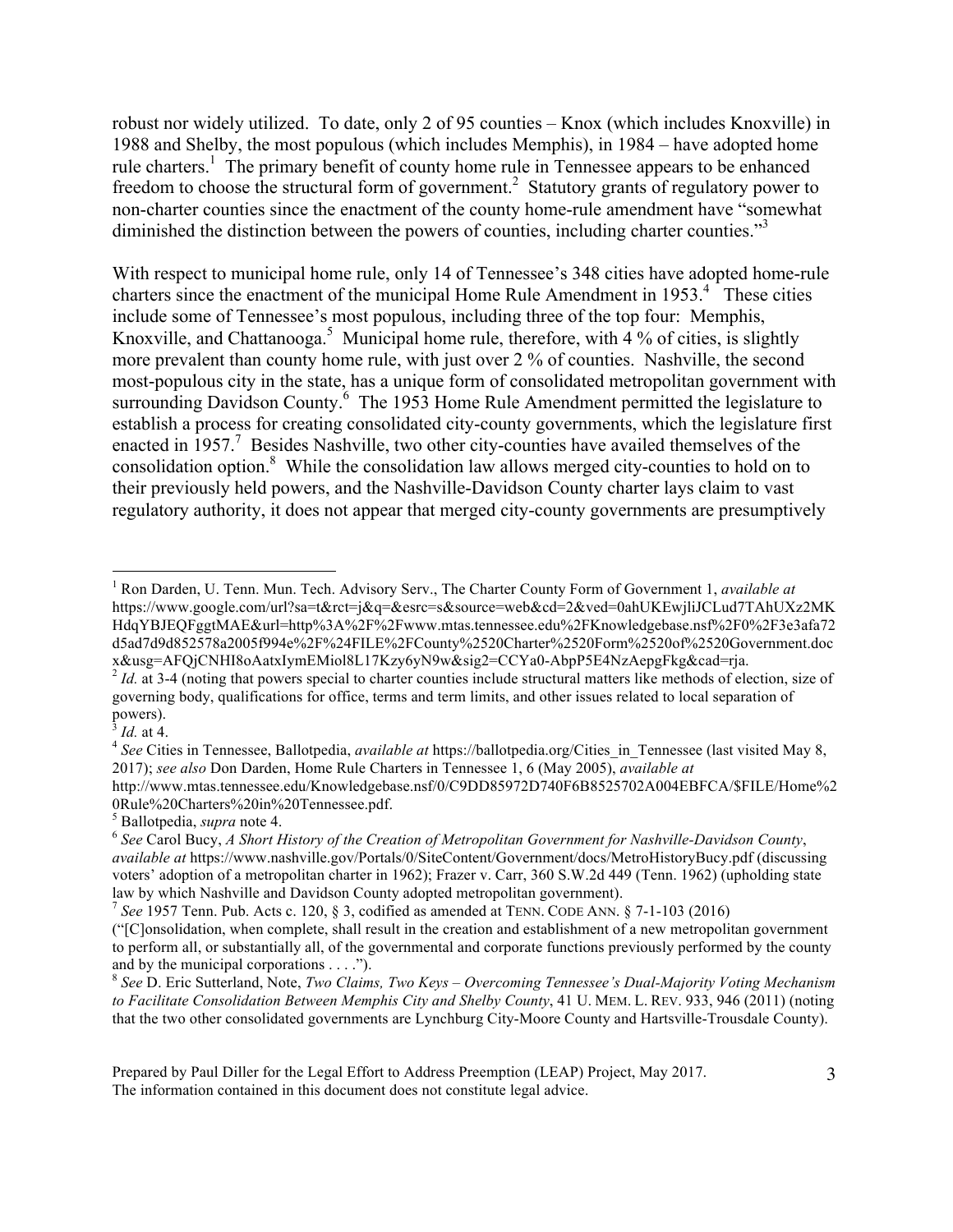considered "home rule" entities under Article XI,  $\S 9$ .

For the fourteen home-rule cities, the effect of home rule appears to be twofold: 1) to provide a firmer foundation of delegated power from the state, liberating them from the strictures of Dillon's Rule; and 2) to provide limited immunity from preemption in the personnel realm.

With respect to 1), the Tennessee courts have recognized that "the whole purpose of the Home Rule Amendment was to vest control of local affairs in local governments."<sup>10</sup> The effect of the home rule amendments was "to fundamentally change the relationship between the General Assembly and these types of municipalities, because such entities now derive their power from sources other than the prerogative of the legislature."<sup>11</sup> For example, Memphis' home rule charter explicitly grants the city the power to engage in collective bargaining, so it does not need express permission from the state legislature.<sup>12</sup> By contrast, non-home rule municipalities and other local governments are still subject to a "reasonabl[e]" application of Dillon's Rule.<sup>13</sup>

The Home Rule Amendment is clear, however, that even charter cities may not lay claim to broad taxing powers.<sup>14</sup>

LIMITED IMMUNITY FROM STATE PREEMPTION

With respect to immunity, municipal home rule is stronger than county home rule. Charter cities enjoy immunity only with respect to "compensation of municipal personnel," as stated in the Home Rule Amendment. There is no case law interpreting this phrase. All other enactments by a charter city, however, are void "if inconsistent with any general act of the General Assembly." In applying this provision, the Tennessee courts refer to all intrastate preemption situations as "conflict" analysis; the term preemption is used exclusively in the federal-state context.<sup>15</sup> In contrast to home-rule cities, which enjoy a sliver of immunity under the constitutional text, all

<sup>9</sup> *See* TENN. CODE ANN. § 7-1-102 (2016) ("post consolidation retention of functions"); Nashville-Davidson County Charter, art. 2 ("Powers"), *available at* http://www.coj.net/city-council/docs/consolidation-task-force/2014-01-09 nashvillecharter.aspx.

<sup>&</sup>lt;sup>10</sup> Civil Service Merit Bd. of City of Knoxville v. Burson, 816 S.W.2d 725, 729 (Tenn.1991) (quoting Farris v. Blanton, 528 S.W.2d 549, 551 (Tenn. 1975)).

<sup>&</sup>lt;sup>11</sup> S Constructors, Inc. v. Loudon Cty. Bd. of Educ., 58 S.W.3d 706, 714 (Tenn. 2001).<br><sup>12</sup> AFSCME Local 1733 v. City of Memphis, No. 11-2577, 2013 WL 12043551 at \*9 (W.D. Tenn. Mar. 26, 2013).<br><sup>13</sup> S. Constructors, Inc. "where the legislature grants local governments broad authority to provide for the general welfare, Dillon's Rule cannot be used to challenge the exercise of that authority as beyond the scope of the delegated power." *Id.* at 713 (citing two earlier cases).

 $14$  TENN. CONST. art. XI § 9 ("[T]he power of taxation of such municipality shall not be enlarged or increased except by general act of the General Assembly.")

<sup>&</sup>lt;sup>15</sup> See also Southern Ry. Co. v. City of Knoxville, 442 S.W.2d 619 (Tenn. 1968) ("Municipal ordinances in conflict with and repugnant to a State law of a general character and state-wide application are universally held to be invalid.").